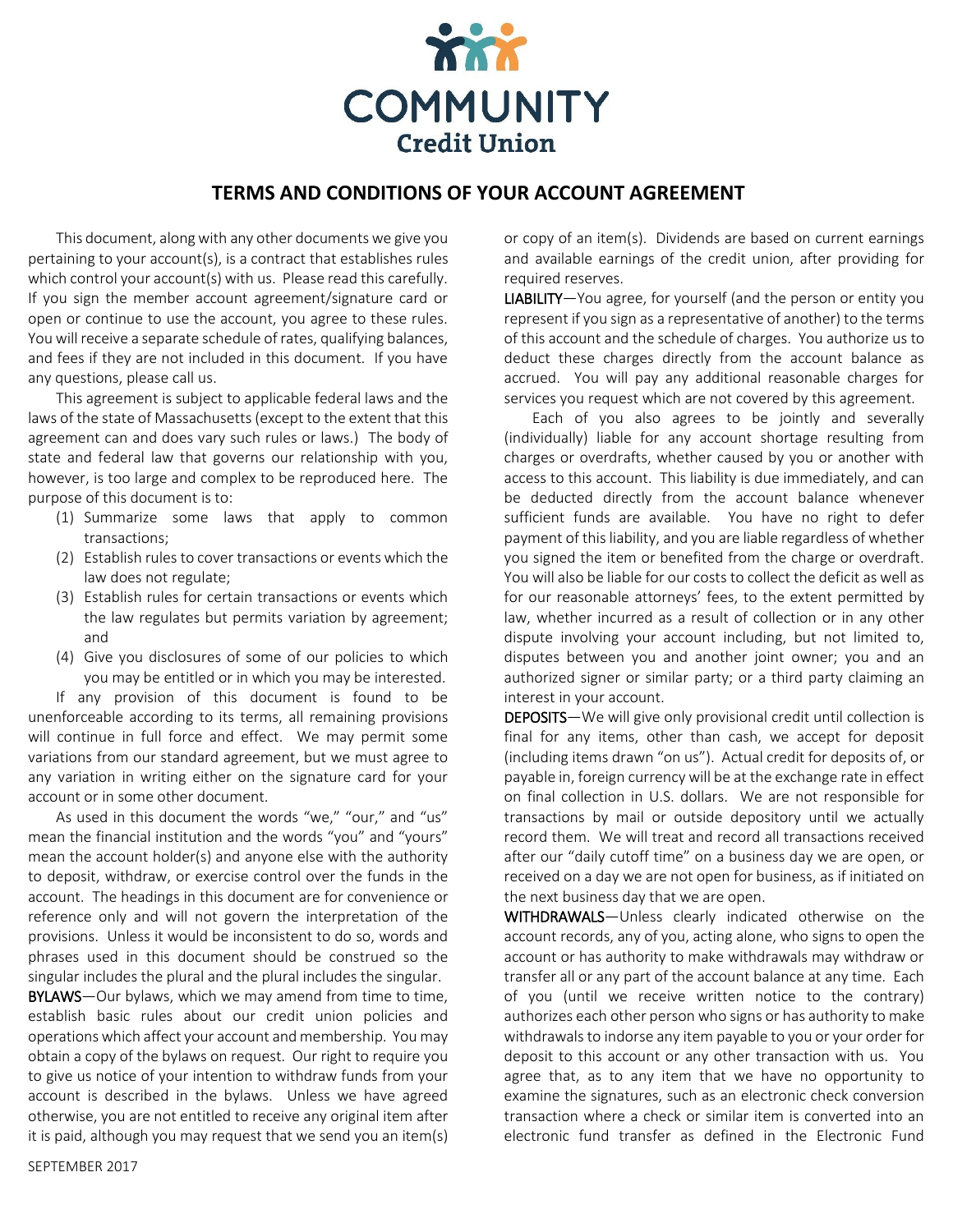Transfer regulation, you waive any requirement of multiple signatures for withdrawal. We may charge your account for a check even though payment was made before the date of the check, unless we have received written notice of the postdating in time to have a reasonable opportunity to act. We may refuse any withdrawal or transfer request which you attempt on forms not approved by us, by an method we do not specifically permit, which is greater in number than the frequency permitted, or which is for an amount greater or less than any withdrawal limitations. Even if we honor a nonconforming request, we may treat continued abuse of the stated limitations (if any) as your act of closing the account. We will use the date the transaction is completed by us (as opposed to the date you initiate it) to apply the frequency limitations. The fact that we may honor withdrawal requests that overdraw the available account balance does not obligate us to do so later. You agree that we may charge fees for overdrafts and use subsequent deposits, including direct deposits of social security or other government benefits, to cover such overdrafts and overdraft fees. If we are presented with an item drawn against your account that would be a "substitute check," as defined by law, but for an error or defect in the item introduced in the substitute check creation process, you agree that we may pay such item. See the funds availability policy disclosure for information about when you can withdraw funds you deposit. For those accounts for which our funds availability policy disclosure does not apply, you can ask us when you make a deposit when those funds will be available for withdrawal.

OWNERSHIP OF ACCOUNT AND BENEFICIARY DESIGNATION— These rules apply to this account depending on the form of ownership and beneficiary designation, if any, specified on the account records. We reserve the right to refuse some forms of ownership on any or all of our accounts. We make no representations as to the appropriateness or effect of the ownership and beneficiary designations, except as they determine to whom we pay the account funds. **INDIVIDUAL** ACCOUNT-is an account in the name of one person. JOINT ACCOUNT WITH SURVIVORSHIP (AND NOT AS TENANTS IN COMMON)—is an account in the name of two or more persons. Each of you intend that when you die the balance in the account (subject to any previous pledge to which we have agreed) will belong to the survivor(s). If two or more of you survive, you will own the balance in the account as joint tenants with survivorship and not as tenants in common. JOINT ACCOUNT NO SURVIVORSHIP (AS TENANTS IN COMMON)—is owned by two or more persons, but none of you intend (merely by opening this account) to create any right of survivorship in any other person. We encourage you to agree and tell us in writing of the percentage of the deposit contributed by each of you. This information will not, however, affect the "number of signatures" necessary for withdrawal.

REVOCABLE TRUST ACCOUNT—One or two of you (called trustees) may create such an account in trust for another. Payments may be made to the trustee, or if there are two trustees, to either or both of the trustees or the survivor. Upon the death of the trustee or the death of both trustees, payment may be made to the person for whom the trust was made, or that person's legal representative.

BUSINESS, ORGANIZATION AND ASSOCIATION ACCOUNTS— Earnings in the form of interest, dividends, or credits will be paid only on collected funds, unless otherwise provided by law or our policy. We may require the governing body of the entity opening the account to give us a separate authorization telling us who is authorized to act on its behalf. We will honor the authorization until we actually receive written notice of a change from the governing body of the entity.

STOP PAYMENTS—You must make any stop-payment order in the manner required by law and we must receive it in time to give us a reasonable opportunity to act on it before our stoppayment cutoff time. To be effective, your stop-payment order must precisely identify the number, date and amount of the item, and the payee.

You may stop payment on any item drawn on your account whether you sign the item or not, if you have an equal or greater right to withdraw from this account than the person who signed the item. A release of the stop-payment request may be made only by the person who initiated the stop-payment order.

Our stop-payment cutoff time is one hour after the opening of the next banking day after the banking day on which we receive the item. Additional limitations on our obligation to stop payment are provided by law (e.g., we paid the item in cash or we certified the item).

TELEPHONE TRANSFERS—A telephone transfer of funds from this account to another account with us, if otherwise arranged for or permitted, may be made by the same persons and under the same conditions generally applicable to withdrawals made in writing. Unless a different limitation is disclosed in writing, we restrict the number of transfers from a savings account to anther account or to third parties, to a maximum of six (6) per month (less the number of "preauthorized transfers" during the month). Other account transfer restrictions may be described elsewhere.

AMENDMENTS AND TERMINATION—We may change our bylaws and any term of this agreement. Rules governing changes in rates are provided separately. For other changes we will give you reasonable notice in writing or by any other method permitted by law. We may close this account if your membership in the credit union terminates, or by giving reasonable notice to you and tender of the account balance personally or by mail. At our option, we may suspend your rights to member services if you violate the terms of this agreement. You must keep us informed of your current address at all times. Notice from us to any one of you is notice to all of you.

STATEMENTS—Your Duty to Report Unauthorized Signatures, Alterations and Forgeries-You must examine your statement of account with "reasonable promptness." If you discover (or reasonably should have discovered) any unauthorized signatures or alterations, you must promptly notify us of the relevant facts. As between you and us, if you fail to do either of these duties, you will have to either share the loss with us or bear the loss entirely yourself (depending on whether we used ordinary care and, if not, whether we substantially contributed to the loss).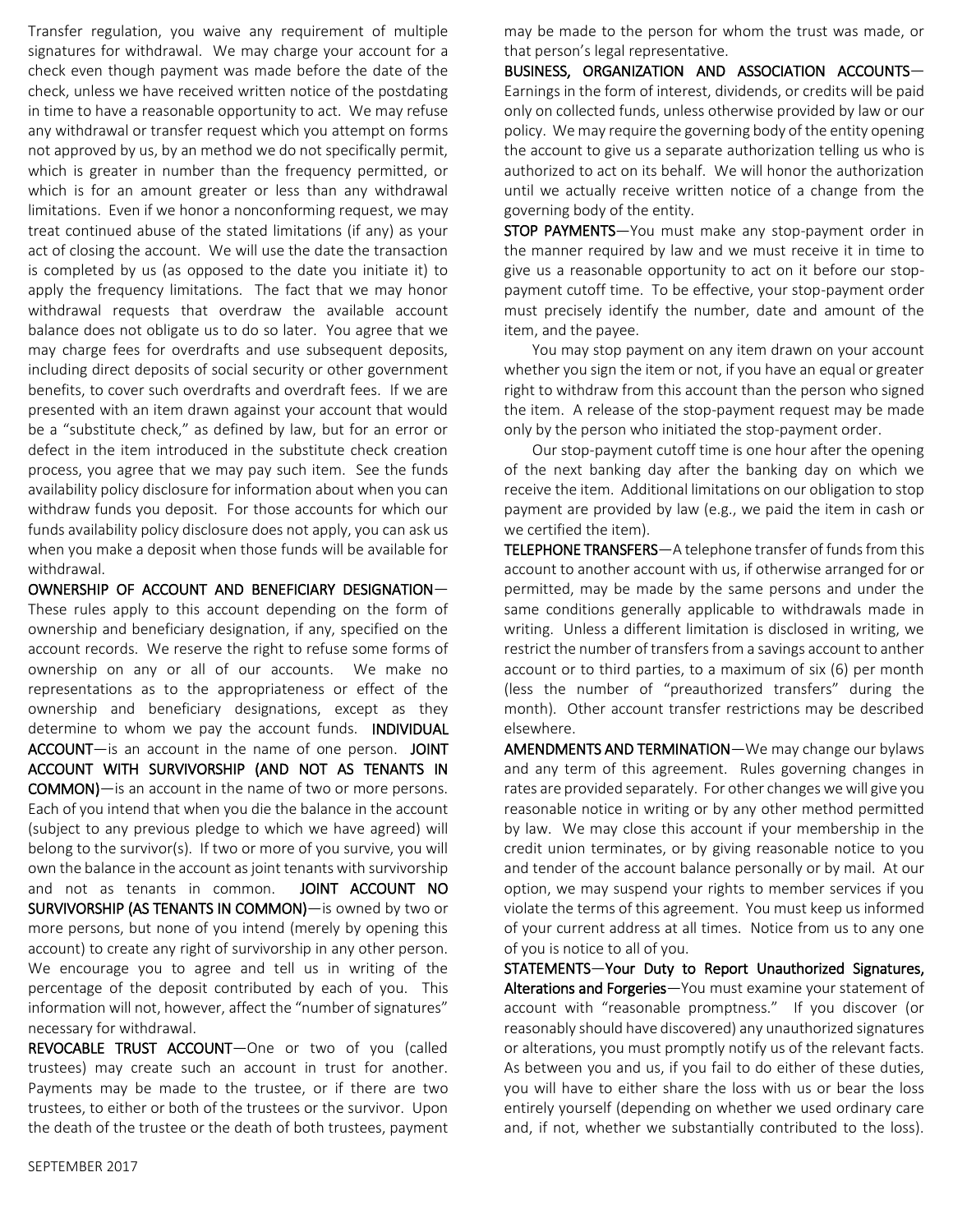The loss could be not only with respect to items on the statement but other items with unauthorized signatures or alterations by the same wrongdoer.

You agree that the time you have to examine your statement and report to us will depend on the circumstances, but will not, in any circumstance, exceed a total of thirty (30) days from when the statement is first sent or made available to you.

You further agree that if you fail to report any unauthorized signatures, alterations or forgeries in your account within sixty (60) days of when we first send or make the statement available, you cannot assert a claim against us on any items in that statement, and as between you and us the loss will be entirely yours. The 60-day limitation is without regard to whether we used ordinary care. The limitation in this paragraph is in addition to that contained in the first paragraph of this section.

YOUR DUTY TO REPORT OTHER ERRORS-In addition to your duty to review your statements for unauthorized signatures, alterations and forgeries, you agree to examine your statement with reasonable promptness for any other error – such as an encoding error. You agree that the time you have to examine your statement and report to us will depend on the circumstances. However, such time period shall not exceed sixty (60) days. Failure to examine your statement and report any such errors to us within sixty (60) days of when we first send or make the statement available precludes you from asserting a claim against us for any such errors on items identified in that statement and as between you and us the loss will be entirely yours.

ERRORS RELATING TO ELECTRONIC FUND TRANSFERS OR SUBSTITUTE CHECKS (FOR CONSUMER ACCOUNTS ONLY)—For information on errors relating to electronic fund transfers (e.g., computer, debit card or ATM transactions) refer to your Electronic Fund Transfers disclosure and the sections on consumer liability and error resolution. For information on errors relating to a substitute check you received, refer to your disclosure entitled Substitute Checks and Your Rights.

ACCOUNT TRANSFER-This account may not be transferred or assigned without our prior written consent.

DIRECT DEPOSIT- If, in connection with a direct deposit plan, we deposit any amount in an account which should have been returned to the Federal Government for any reason, you authorize us to deduct the amount of our liability to the Federal Government from the account or from any other account you have with us, without prior notice and at any time, except as prohibited by law. We may also use any other legal remedy to recover the amount of our liability.

TEMPORARY ACCOUNT AGREEMENT- If this option is selected, this is a temporary account agreement. Each person who signs to open the account or has the authority to make withdrawals (except as indicated to the contrary) may transact business on this account. However, we may at some time in the future restrict or prohibit further use of this account if you fail to comply with the requirements we have imposed within a reasonable time.

RIGHT TO REPAYMENT OF INDEBTEDNESS- You each agree that we may (without prior notice and when permitted by law) charge against and deduct from this account any due and payable debt owed to us now or in the future, by any of you having the right of withdrawal, to the extent of such persons' or legal entity's right to withdraw. If the debt arises from a note, "any due and payable debt" includes the total amount of which we are entitled to demand payment under the terms of the note at the time we charge the account, including any balance the due date for which we properly accelerate under the note.

In addition to these contract rights, we may also have rights under a "statutory lien." A "lien" on property is a creditor's right to obtain ownership of the property in the event a debtor defaults on a debt. A "statutory lien" is one created by federal or state statue. If federal or state law provides us with a statutory lien, then we are authorized to apply, without prior notice, your shares and dividends to any debt you owe us, in accord with the statutory lien.

Neither our contract rights nor rights under a statutory lien apply to this account if: (a) is an Individual Retirement Account or similar tax-deferred account, or (b) the debt is created by a consumer credit transaction under a credit card plan (but this does not affect our rights under any consensual security interest), or (c) the debtor's right of withdrawal arises only in a representative capacity. We will not be liable for the dishonor of any check or draft when the dishonor occurs because we charge and deduct an amount you owe us from your account. You agree to hold us harmless from any claim arising as a result of our exercise of our right to repayment.

AUTHORIZED SIGNER (Individual Accounts Only) - A single individual is the owner. The authorized signer is merely designated to conduct transactions on the owner's behalf. We undertake no obligation to monitor transactions to determine that they are on the owner's behalf.

RESTRICTIVE LEGENDS- We are not required to honor any restrictive legend on checks you write unless we have agreed in writing to the restriction. Examples of the restrictive legends are "must be presented within 90 days" or "not valid for more than \$1000.00."

CREDIT VERIFICATION- You agree that we may verify credit and employment history by any necessary means, including preparation of a credit report by a credit reporting agency.

PLEDGES- Unless we agree otherwise in writing, each owner of this account may pledge all or any part of the funds in it for any purpose to which we agree. Any pledge of this account must first be satisfied before the rights of any surviving account owner or account beneficiary becomes effective.

CHECK PROCESSING- We may process items mechanically by relying on the information encoded along the bottom of the items. This means that we may not individually examine all of your items to determine if the item is properly completed, signed or endorsed. You agree that we have not failed to exercise ordinary care solely because we use an automated system to process items and do not inspect all items in such a manner. We reserve the right not to inspect each item because using an automated process helps us keep costs down for you and all account holders. We may determine the amount of available funds in your account for the purpose of deciding whether to